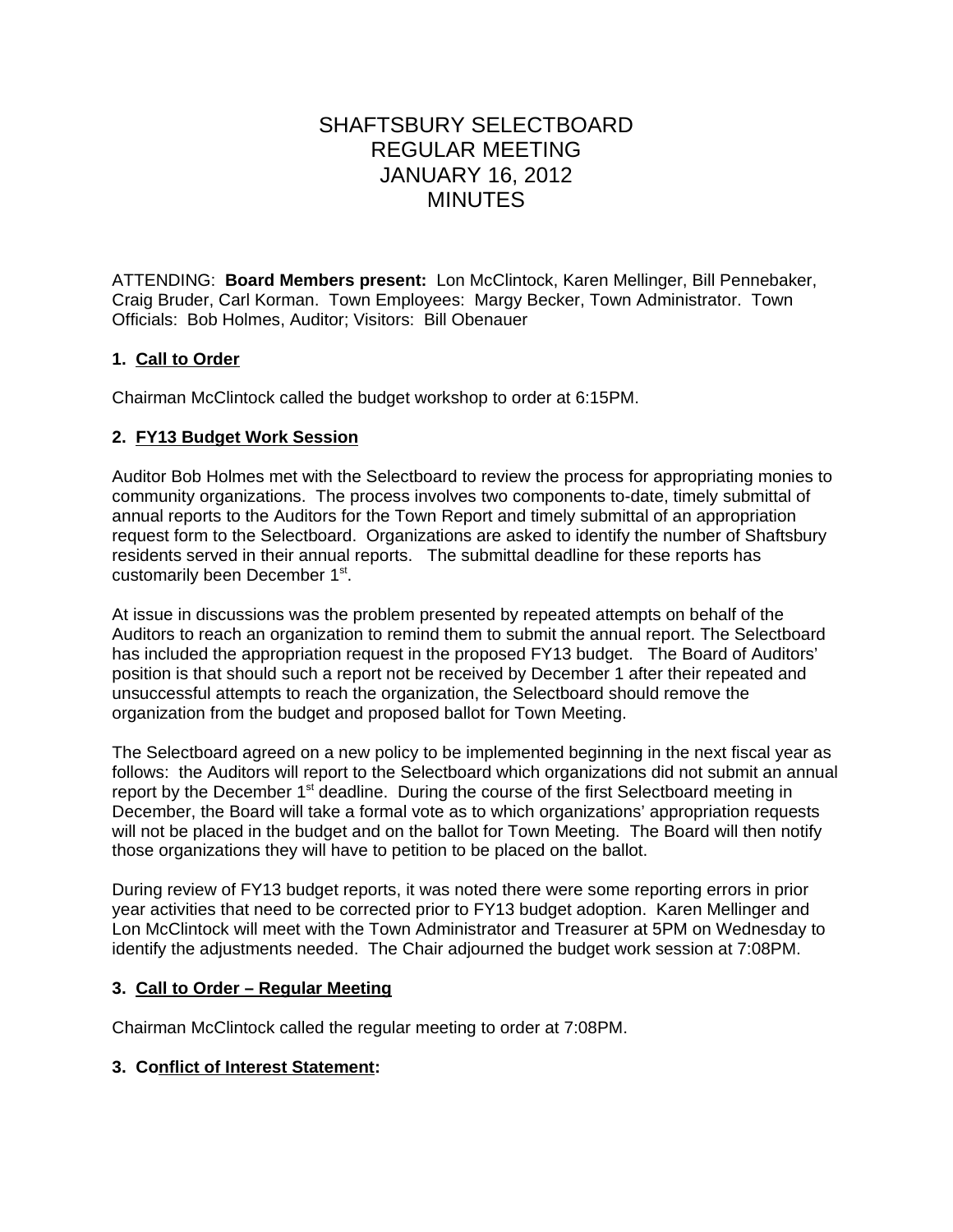Selectboard Meeting, January 16, 2012 2

No Board member expressed a conflict of interest with an agenda item.

#### **4. Public Announcements:**

Chair McClintock reported on the business attended to in the budget workshop.

Karen Mellinger announced the news of repeated break-ins in Town. She urged residents to be vigilant and to lock their doors.

Margy Becker announced the upcoming budget hearing regarding the Bennington County proposed budget at 7PM on January 19<sup>th</sup>.

## **5. Treasurer's Reports;**

Henrietta Billow presented the Selectboard with the  $1<sup>st</sup>$  cash flow projects for year-end 2012. There is no deficit predicted at this time.

It was noted there are \$55,000 in "due-to's" the general fund that the Treasurer should bring over from other funds.

The FY12 budgeted "operating transfer in" of \$37,000 from the solid waste Host Town Fund has not occurred. The Board will take action on January 23, 2012 to approve this operating transfer. The funds were budgeted to be transferred into the general fund to off-set the costs of Airport Road paving.

The Board asked that another cash flow report be prepared for the Selectboard in early March.

## **6. Town Meeting Warning for March 2012**

Selectmen briefly discussed the warning. Lon McClintock raised the question of whether or not to conduct a 'straw poll' of voter sentiments concerning the need for a new town garage at Town Meeting. Board members agreed to a presentation from the Facilities Committee about the need for a new town garage in lieu of a 'straw poll'.

It was agreed that the engineer who is hired to procure water and waste water permits for the new town garage will oversee the development of the site plan. The issue of access to the site adjacent to the landfill will have to be resolved prior to finalizing the site plan.

## **7. Minutes:**

**Craig Bruder made the motion to approve the minutes of December 3, 2011. Karen Mellinger seconded. The motion passed 4-0-1, Carl Korman abstaining.**

**Karen Mellinger made the motion to approve the minutes of December 8, 2011. Craig Bruder seconded. The motion passed 3-0-2, Carl Korman and Lon McClintock abstaining.**

**Karen Mellinger made the motion to approve the minutes of December 12, 2011. Bill Pennebaker seconded. The motion passed 4-0-1, Carl Korman abstaining.**